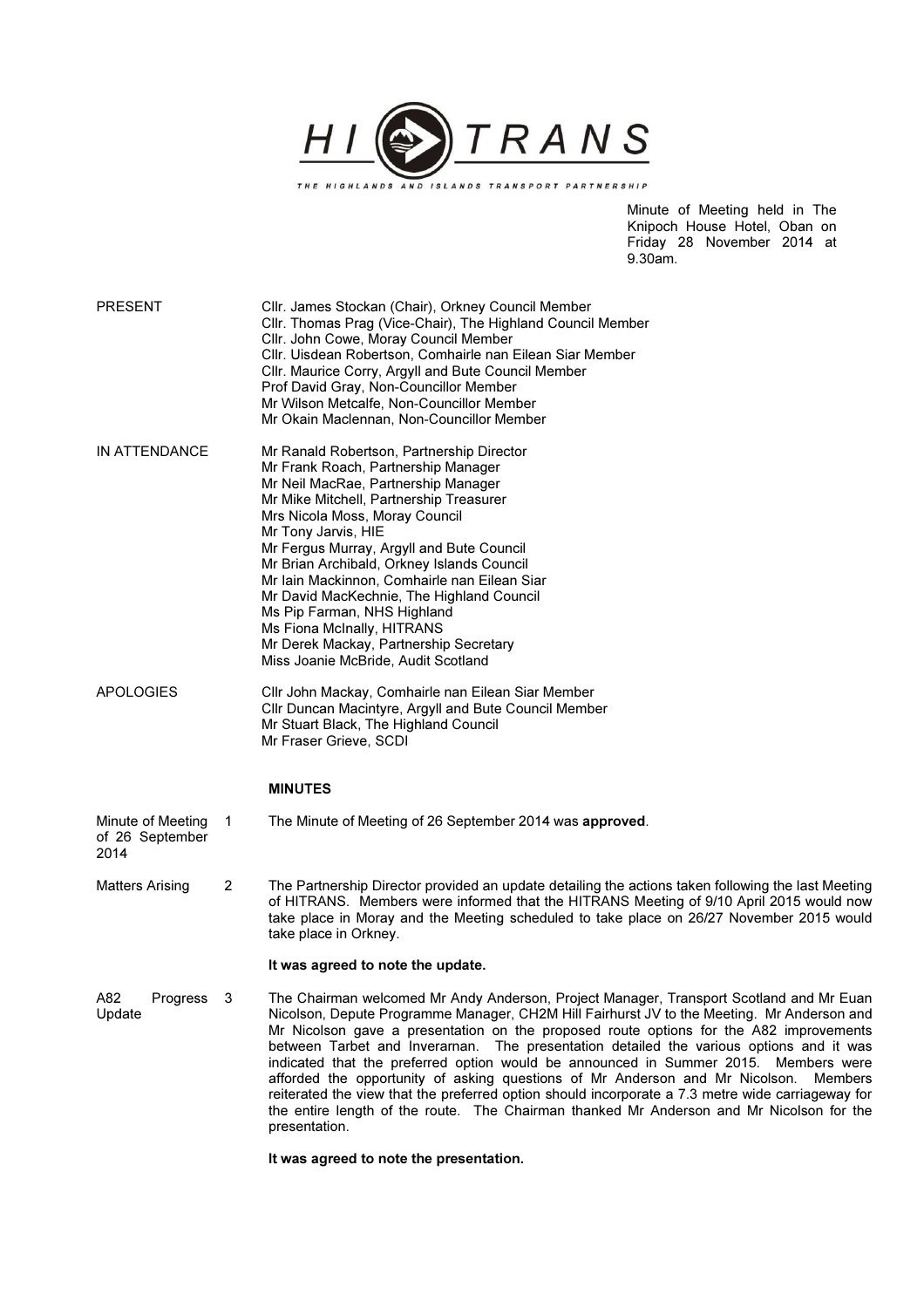# FINANCE

Revenue Budget Monitoring Report – 1 April to 31 October 2014

4 Mr Mike Mitchell submitted a Report detailing HITRANS revenue monitoring position for the period 1 April 2014 to 31 October 2014. The Report stated that income and expenditure were both in line with the budget outturn target and it was predicted that a balanced budget would be delivered at the end of the financial year. The Report indicated that the European part-funded project, Seamless Travel across the Atlantic Area Regions using Sustainable Transport (START), was completed in 2011/12. The final grant claim had only now been agreed and, consequently, HITRANS was now in receipt of a sum of £147,107 in respect of this claim. Officers were currently drawing up a proposed programme of work to utilise this sum of money.

In relation to the 2013/14 final position an underspend of £10,483 was reported to the September Board Meeting. On the eve of the Board Meeting, Audit Scotland requested audit adjustments to the financial statements. Audit Scotland provided a verbal report on their Annual Report, including the audit adjustments, at the Board Meeting. The total of the adjustments was £135,172, of which, £125,335 related to expenditure on the East Inverness Bus Improvement Corridor Project, however the corresponding grant claim accrual was reduced accordingly, therefore the net effect on the underspend was £nil. The remaining £9,837 resulted in an increase in the publicity spend of £959, and a reduction in the research and strategy development expenditure by £8,878. The underspend of £20,320, after audit adjustments, has been carried forward for inclusion in the 2014/15 Research and Strategy Development budget.

### It was agreed:

- (1) to approve the information detailed in the Report for the period to 31 October 2014;
- (2) to authorise the Partnership Director to draft a programme of expenditure for utilising START funding and to circulate the programme to Board Members for final approval; and
- (3) that the Chair would propose that Regional Transport Partnerships be permitted to carry forward reserves at the next Meeting of RTP Chairs.
- Annual Report on the 2013/14 Audit 5 Miss Joanie McBride submitted a Report providing a summary of the findings of Audit Scotland's 2013/14 Audit of HITRANS. The Report set out the scope, nature and extent of the Audit and summarised Audit Scotland's opinions on the financial statements and conclusions on significant issues arising. The Report stated that Audit Scotland had given an unqualified opinion that the financial statements of HITRANS gave a true and fair view of the state of affairs of the Partnership and income and expenditure for the year ended. Members expressed concerns that Audit Scotland had raised audit questions at a late stage in the process with a knock on impact on the production of the Audited Accounts. It was agreed:
	- (a) to note the Report;
	- (b) to note that the Chairman and Partnership Director would meet with Audit Scotland to discuss the concerns raised by Members in relation to Audit Scotland's timescales for completing the Audit and non-recognition of the nature of the Bus Investment Fund late grant award that could be drawn down against 2013/14 or 2014/15 without causing any issue to to Transport Scotand in the grant award; and
	- (c) that the Partnership Director would submit a Report to the next Meeting detailing options and advice on the value of setting up an Audit Sub-Committee.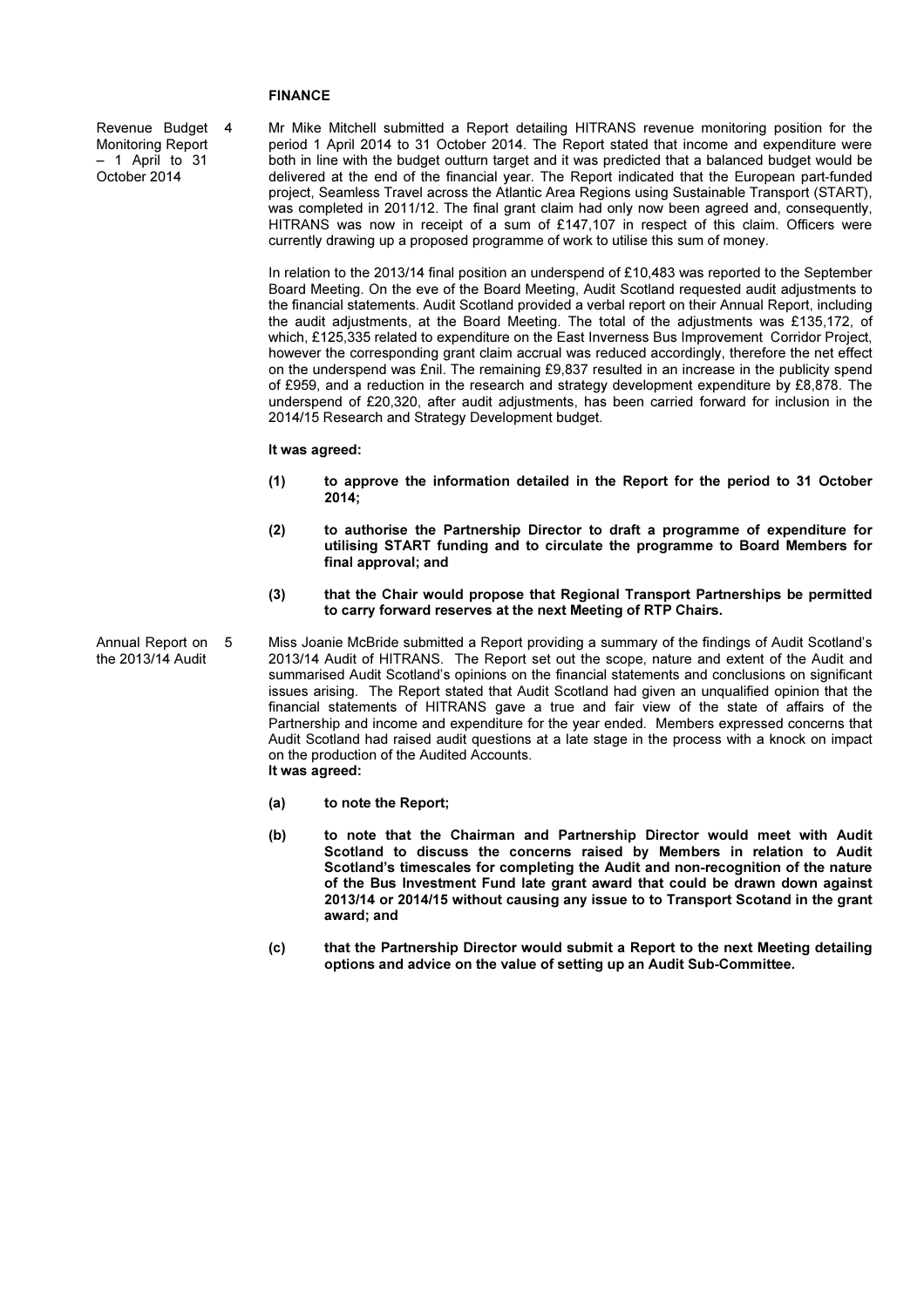# RESEARCH AND STRATEGY DELIVERY

Research and 6 **Strategy** Development Programme 2014/15 6 With reference to item 10 of the Minute of Meeting of 26 September 2014, Mr Ranald Robertson submitted a Report detailing progress with the delivery of the Research and Strategy Development Programme 2014/15. The Report stated that the Programme supported the development, implementation and delivery of HITRANS Regional Transport Strategy and the variations to the Programme in light of changing circumstances were detailed. The Report indicated that the Programme included provision for the contingency of an underspend emerging on any individual Project and the Programme would be updated once a clear achievable spend was identified for the Inverness Campus, North Bridge Project which would dictate the level of funding drawn down from Sustrans in the current financial year.

> It was agreed to approve the amendments to the Research and Strategy Development Programme 2014/15 as detailed in the Appendix to the Report.

**Transport** Integration Forum (TIF) 7 Mr Neil Macrae submitted a Report providing an overview of a recent Transport Integration Forum held in Oban in October 2014 which HITRANS hosted in partnership with Caledonian MacBrayne. The purpose of the Forum was to take a strategic look at the barriers and opportunities for improving integration between different transport modes. Transport Scotland recognised the importance of improving integration as essential to helping make public transport a more attractive option for those travelling to work and for leisure and made this a key focus of the new ScotRail franchise. Within the HITRANS area multi-modal journeys were often a necessity so it was essential that all transport operators, bodies and regulators worked together to improve the service available to the public. The Report detailed the key issues identified at the Forum The final report on the Transport Integration Forum would identify a number of recommendations to tackle these issues.

#### It was agreed to:

- (1) support the production of a Report on the Forum which would outline the key issues identified on the day and how these may be addressed; and
- (2) support HITRANS hosting similar events in the future focussing on areas such as the Abellio franchise and services to/from Caithness and the Northern Isles
- **Regional Transport** Strategy Monitoring Report for 2013/14 8 Mr Ranald Robertson submitted a Report on the Regional Transport Strategy Monitoring and Evaluation for the 2013/14 period. The information would be reproduced in full along with the detailed spreadsheet of indicators in the 2013/14 Annual Report in line with the recommendations made to HITRANS by Audit Scotland.

#### It was agreed to note the Report.

Inverness Airport (Dalcross Station) With reference to item 17 of the Minute of meeting of 26 September 2014 Mr Frank Roach submitted a Report in relation to the proposed re-opening of Dalcross Station.

#### It was agreed to note the Report.

Bus Investment Fund – Local Authority/ **Community Transport** 

10 Mr Neil Macrae submitted a Report detailing the successful applications to the Scottish Government Bus Investment Fund which were led by either Local Authorities or Community Transport providers within the HITRANS area and which were financially supported by HITRANS through match funding contributions. The fund would run for two years and Transport Scotland had awarded funding to thirteen projects with this second round announced in November 2014.

#### It was agreed to:

- (1) note the Report; and
- (2) consider specific opportunities presented by the improvements identified for the ITravel project in the Table on Page 2 of the Report.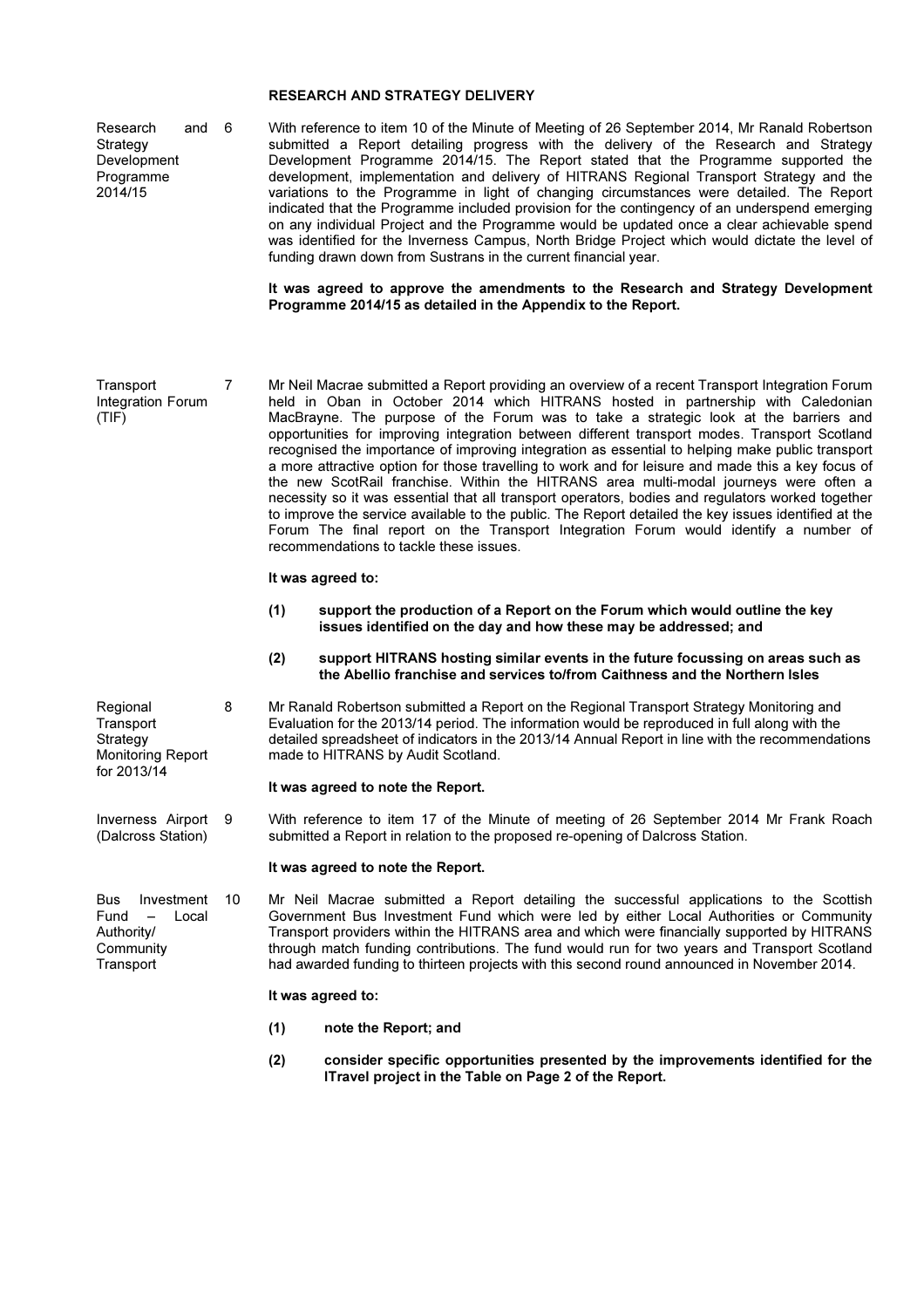Rail Franchise Update 12 Mr Frank Roach submitted a Report providing an update on on the status of rail franchises. Serco had been appointed by Transport Scotland to run the Caledonian Sleeper franchise for fifteen years, starting on 1 April 2015. The trains would continue the current practice of telescoping five trains into two arrivals in Euston and vice versa. Serco would base their main office in Inverness. Abellio, the UK arm of Nederlandse Spoorwegen, were appointed by Transport Scotland to operate the ScotRail franchise for ten years from 1 April 2015, with a possible break point at five years. First Group, Keolis Eurostar and Stagecoach/Virgin were shortlisted for the East Coast franchise which is expected to be announced shortly. The eight year franchise covered services from London to Edinburgh with some trains continuing from Edinburgh to Glasgow, Aberdeen and **Inverness** 

## It was agreed to note the Report.

Barra Air Service Enhancement Report

 $Mr$  Neil Macrae submitted a Report detailing the results of the Barra  $-$  Glasgow Service enhancements and proposals for how HITRANS may work with other partners to maintain the additional services in future years. Following discussions with Loganair - HITRANS, Comhairle nan Eilean Siar and HIE agreed to support the provision of additional rotations on Tuesday and Wednesdays from the end of May until the beginning of September for a period of 15 weeks giving an additional thirty rotations at a cost of £24,000. The trial t saw an average load factor of 68%, and the partners agreed to extend their support up to the end of the October school holidays with fifteen further rotations at a cost of £12,000. Representatives of HITRANS, Highlands and Islands Enterprise and Comhairle nan Eilean Siar met with Transport Scotland officials earlier this month to review the benefits of the 2014 trial and discuss how the enhancements may be supported in future years.

## It was agreed:

- (1) to note the Report and approve HITRANS engaging with HIE, CnES and Loganair to agree a reduced level of de-mininis funding support for an extension of the double rotations on Tuesday and Wednesday between May and September 2015; and
- (2) to support efforts by key stakeholders to encourage the inclusion of these additional flights in the new Transport Scotland PSO.
- 14 Mr Ranald Robertson submitted a Report on the detail of the Ferries Accessibility Fund which was launched in October 2014 and HITRANS application for support from the fund to allow HITRANS to produce and roll out the Thistle Assistance Card in the Highlands and Islands. The introduction of the Thistle Assistance Card would help people with disabilities have their needs understood and catered for when they access transport modes.

# It was agreed to:

- (1) note the Report; and
- (2) approve the allocation of £7,500 from the Research and Strategy Delivery programme budget for External Funding Application Support to fund HITRANS share of costs for the deployment of the Thistle Assistance Card should the application for match funding form the Ferries Accessibility Fund be successful
- Branchliner 15 With reference to item 14 of the Minute of Meeting of 26 September 2014 Mr Frank Roach submitted a Report in relation to the Branchliner Project. A project application was submitted to the Strategic Timber Transport Scheme to provide funding for mode shift to rail, obviating heavy use of fragile road networks. The project aimed to deliver a managed trial of rail haulage of timber between Caithness and the Flow country to Inverness in the summer of 2015. HITRANS submitted the funding and the application was followed on 28 October 2014 with a joint presentation being made with the Highland Council to the Strategic Timber Transport Scheme (STTS) funding body at Forestry Commission Scotland in Edinburgh. The outcome of the application was awaited.

It was agreed to note the Report.

Ferry Accessibility Fun/Thistle Assistance Card